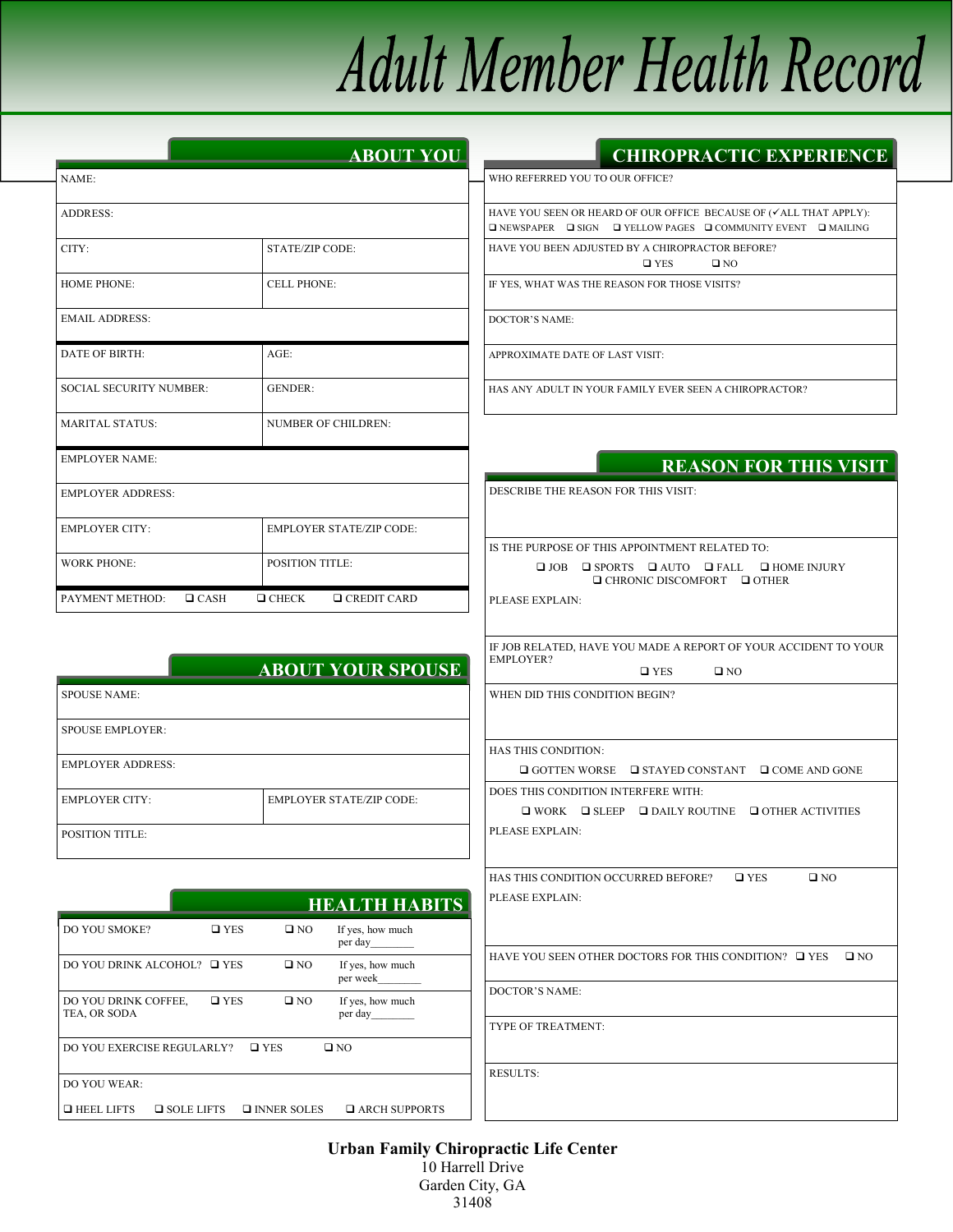**YOUR CONCERNS** 

| <b>WERE YOU AWARE THAT</b>                                                                  |
|---------------------------------------------------------------------------------------------|
| DOCTORS OF CHIROPRACTIC WORK WITH THE NERVOUS SYSTEM?                                       |
| $\square$ YES<br>$\square$ NO                                                               |
| THE NERVOUS SYSTEM CONTROLS ALL BODILY FUNCTIONS AND SYSTEMS?<br>$\square$ YES<br>$\Box$ NO |
| CHIROPRACTIC IS THE LARGEST NATURAL HEALING PROFESSION IN THE                               |
| WORLD?<br>$\square$ YES<br>∩ מר                                                             |

## **GOALS FOR YOUR CARE**

People see Chiropractors for a variety of reasons. Some go for relief of pain, some to correct the cause of pain and others for correction of whatever is malfunctioning in their body. Your Doctor will weigh your needs and desires when recommending your care program. Please check the type of care desired so that we may be guided by your wishes whenever possible.

- **Relief care:** Symptomatic relief of pain or discomfort.
- **Corrective care:** Correcting and relieving the cause of the problem as well as the symptom.
- **Comprehensive care:** Bring whatever is malfunctioning in the body to the highest state of health possible with Chiropractic care.
- *I want the Doctor to select the type of care appropriate for my condition.*

## **MEDICATIONS YOU TAKE**

| □ CHOLESTEROL MEDICATIONS      | $\Box$ BLOOD PRESSURE MEDICINE                       |
|--------------------------------|------------------------------------------------------|
| $\Box$ STIMULANTS              | $\Box$ BLOOD THINNERS                                |
| <b>TRANQUILIZERS</b>           | $\square$ PAIN KILLERS (INCLUDING<br><b>ASPIRIN)</b> |
| $\Box$ MUSCLE RELAXERS         | $\Box$ OTHER:                                        |
| $\Box$ INSULIN                 | $\Box$ OTHER:                                        |
| $\Box$ VITAMINS & SUPPLEMENTS: |                                                      |



## **HEALTH CONDITIONS**

**INSTRUCTIONS:** *Please check each of the diseases or conditions that you now have or have had in the past. While they may seem unrelated to the purpose of the appointment, they can affect the overall diagnosis, care plan and the possibility of being accepted for care.* 

| $\Box$ | <b>SEVERE OR FREQUENT</b><br><b>HEADACHES</b> | <b>THYROID PROBLEMS</b><br>□               | $\Box$ PAIN IN ARMS/<br>LEGS/HANDS    | <b>Q</b> NUMBNESS     | <b>FOR WOMEN ONLY:</b>                                                                                          |
|--------|-----------------------------------------------|--------------------------------------------|---------------------------------------|-----------------------|-----------------------------------------------------------------------------------------------------------------|
| $\Box$ | <b>HEART SURGERY/</b><br><b>PACEMAKER</b>     | <b>SINUS PROBLEMS</b><br>□                 | <b>Q</b> LOW BLOOD<br><b>PRESSURE</b> | <b>ALLERGIES</b><br>▫ | $\square$ NO<br>$\square$ YES<br>ARE YOU PREGNANT?                                                              |
|        | <b>LOWER BACK PROBLEMS</b>                    | <b>HEPATITIS</b><br>$\Box$                 | RHEUMATIC FEVER                       | DIABETES              | IF YES, WHEN IS YOUR DUE DATE?                                                                                  |
|        | □ DIGESTIVE PROBLEMS                          | <b>DIFFICULTY</b><br>□<br><b>BREATHING</b> | <b>ILCERS/COLITIS</b>                 | $\Box$ SURGERIES:     | $\square$ NO<br>ARE YOU NURSING?<br>$\square$ YES                                                               |
| $\Box$ | <b>PAIN BETWEEN</b><br><b>SHOULDERS</b>       | KIDNEY PROBLEMS<br>□                       | <b>Q TUBERCULOSIS</b>                 | <b>D</b> ASTHMA       | ARE YOU TAKING BIRTH CONTROL?<br>$\Box$ YES $\Box$ NO                                                           |
|        | □ CONGENITAL HEART<br><b>DEFECT</b>           | HIGH BLOOD<br>$\Box$<br><b>PRESSURE</b>    | <b>Q</b> ARTHRITIS                    | <b>LOSS OF SLEEP</b>  | DO YOU:<br>$\square$ NO<br><b>EXPERIENCE PAINFUL PERIODS?</b><br>$\square$ YES<br>$\square$ NO                  |
|        | <b>EXECUENT NECK PAIN</b>                     | <b>CHEMOTHERAPY</b><br>▫                   | <b>Q</b> SHINGLES                     | DIZZINESS<br>▫        | $\square$ YES<br><b>HAVE IRREGULAR CYCLES?</b><br>$\square$ NO<br><b>HAVE BREAST IMPLANTS?</b><br>$\square$ YES |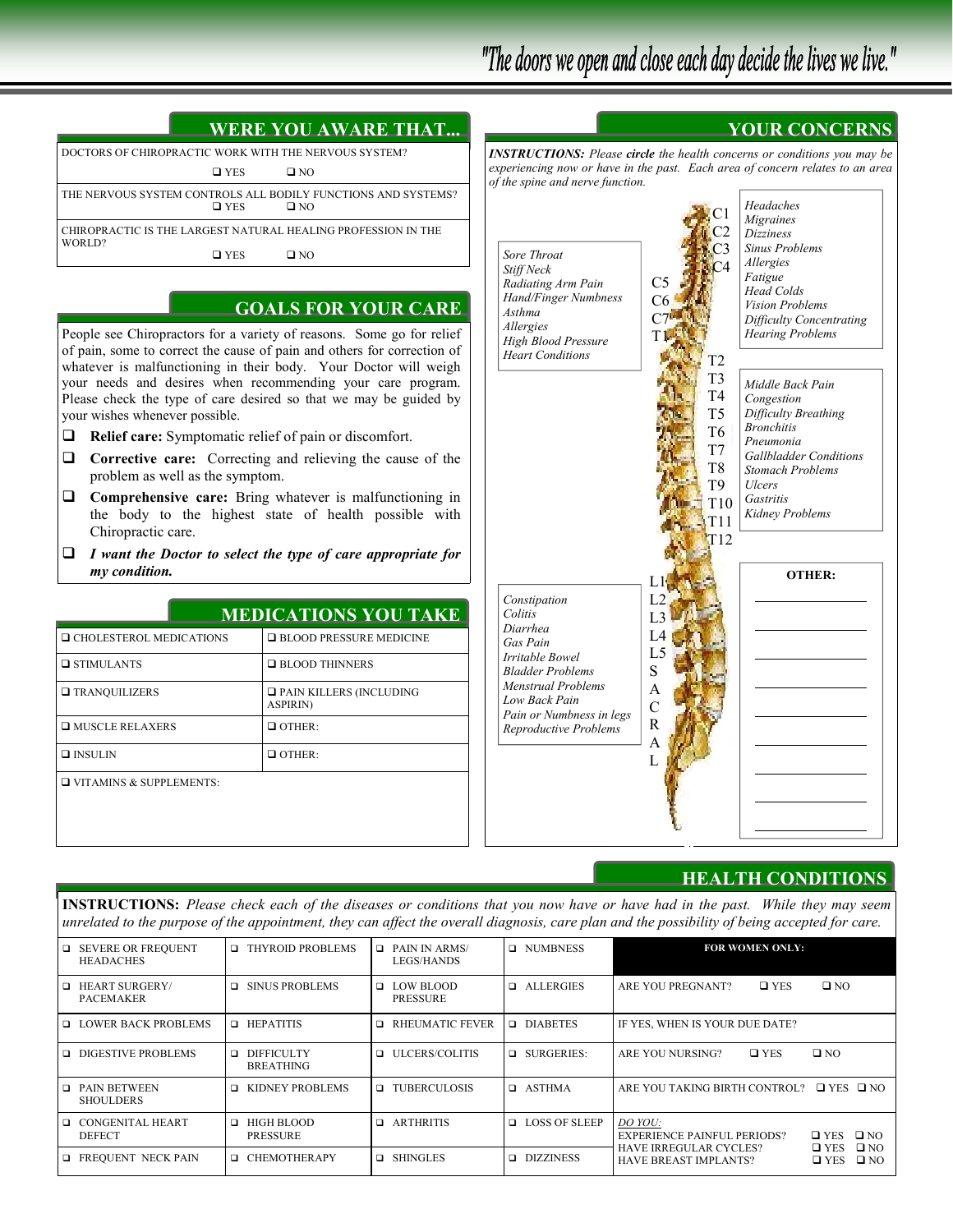#### **AUTHORIZATION FOR CARE**

*I hereby authorize the Doctor to work with my condition through the use of adjustments to my spine, as he or she deems appropriate. I clearly understand and agree that all services rendered me are charged directly to me and that I am personally responsible for payment. I agree that I am responsible for all bills incurred at this office. The Doctor will not be held responsible for any preexisting medically diagnosed conditions nor for any medical diagnosis. I also understand that if I suspend or terminate my care, any fees for professional services rendered me will become immediately due and payable.* 

*I hereby authorize assignment of my insurance rights and benefits (if applicable) directly to the provider for services rendered. I understand and agree that health and accident insurance policies are an arrangement between an insurance carrier and myself. I understand that the Doctor's Office will prepare any necessary reports and forms to assist me in collecting from the insurance company and that any amount authorized to be paid directly to the Doctor's Office will be credited to my account on receipt.* 

*Ownership of X-ray Films: It is understood and agreed that the payments to the Doctor for X-rays is for examination of X-rays only. The X-ray negative will remain the property of the office. They are kept on file where they may be seen at any time while I am a patient at this office.* 

| SIGNATURE:                                            |                  |               | DATE:                                                 |                         |                 |                         |
|-------------------------------------------------------|------------------|---------------|-------------------------------------------------------|-------------------------|-----------------|-------------------------|
|                                                       |                  |               |                                                       |                         |                 |                         |
| <b>GUARDIAN OR SPOUSE AUTHORIZING CARE SIGNATURE:</b> |                  |               | DATE:                                                 |                         |                 |                         |
|                                                       |                  |               |                                                       |                         |                 |                         |
|                                                       |                  |               | WHO SHOULD RECEIVE BILLS FOR PAYMENT ON YOUR ACCOUNT? |                         |                 |                         |
| $\Box$ PATIENT                                        | $\square$ SPOUSE | $\Box$ PARENT | $\Box$ WORKERS COMP                                   | <b>Q AUTO INSURANCE</b> | $\Box$ MEDICARE | $\Box$ HEALTH INSURANCE |

## **TERMS OF ACCEPTANCE**

When a patient seeks chiropractic care and we accept such a patient for care, it is essential for both to be working towards the same objective. Chiropractic has only one goal. It is only when the patient understands both the objective and the method that they will be able to attain it. This will prevent any confusion or disappointment.

An adjustment is the specific application of forces to facilitate the body's correction of vertebral subluxation. Our chiropractic method of correction is by specific adjustments to the spine.

Health is a state of optimal physical, mental and social well being, not merely the absence of disease.

Vertebral Subluxation is a misalignment of one or more of the joints of the body. This can cause pain or alteration of nerve function and interference of the transmission of nerve impulses, lessening the body's innate ability to maintain maximum health.

We do not offer to diagnose or treat any disease or condition other than vertebral subluxation. However, if during the course of a chiropractic spinal evaluation, we encounter non-chiropractic or unusual findings, we will advise you. If you desire advice, diagnosis or treatment for those findings, we will recommend that you seek the services of a health care provider who specializes in that area. Regardless of what the disease is called, we do not offer to treat it. Nor do we offer advice regarding treatment prescribed by others. OUR ONLY PRACTICE OBJECTIVE is to eliminate a major interference to the expression of the body's innate wisdom. Our only method is specific adjusting to correct vertebral subluxation.

*I have read and fully understand the above statement. Any questions regarding the doctor's objectives pertaining to my care in this office have been answered to my complete satisfaction. I therefore accept chiropractic care on this basis.* 

| SIGNATURE:                | DATE: |
|---------------------------|-------|
|                           |       |
|                           |       |
| <b>WITNESS SIGNATURE:</b> | DATE: |
|                           |       |
|                           |       |